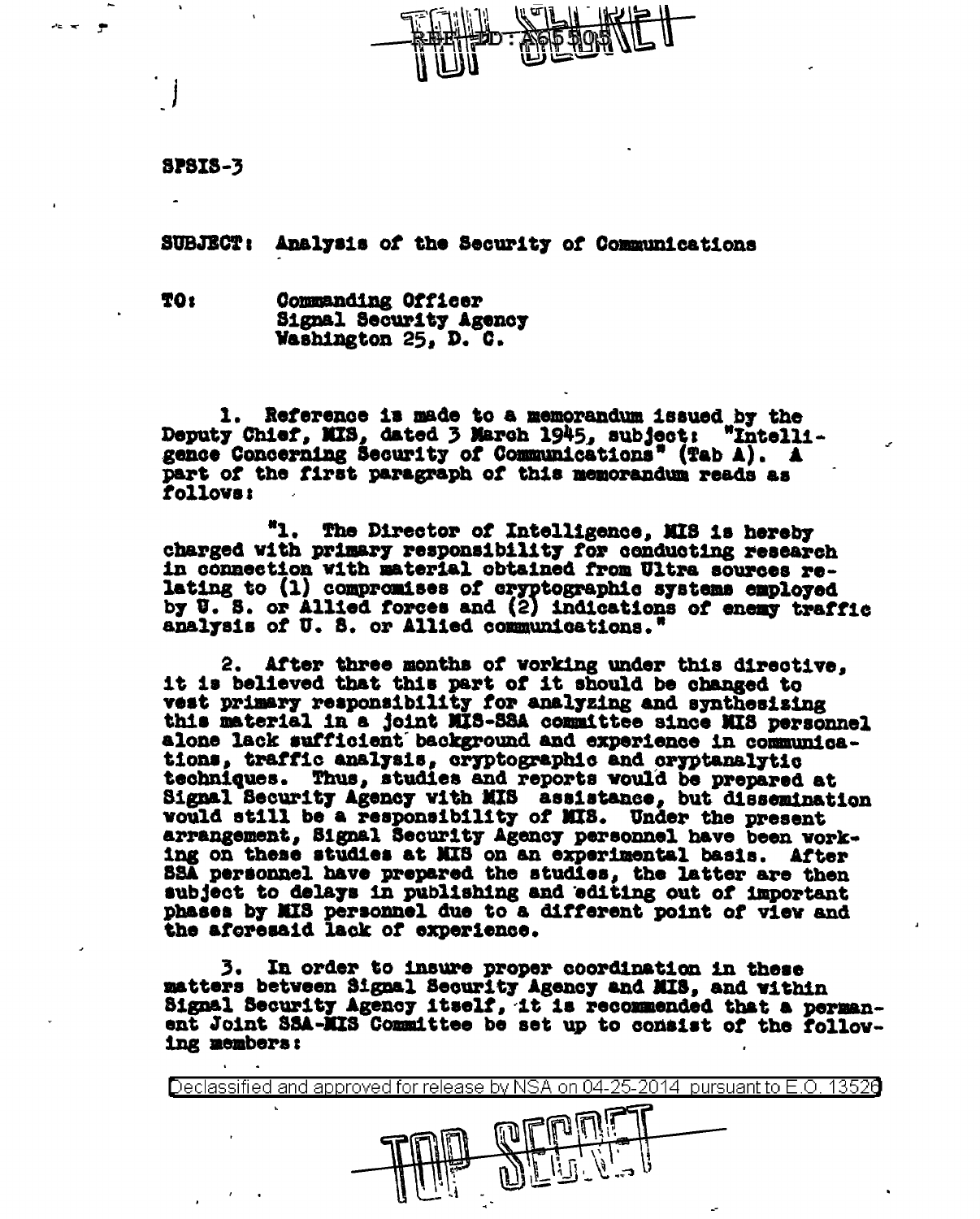

 $5P318-3$  (26 June 45)

Director of Communications Research, Chairman Asst. Director of Communications Research, Deputy Representatives from MIS Security Division Liaison Officer to MIS Representative from Protective Security Branch Representative from T/A and Control Branch Representative from Communications Security Branch. **Becretary** 

Broadly stated the functions of this commulttee would be to determine what studies are necessary, coordinate their preparation, and recommend their distribution. More details are given in the subsequent paragraphs.

5. Coordination will be necessary for the pertinent functions, which functions are recommended to be assigned as Lojjons:

a. The assemblage of the complete information of the Japanese T/A results and their explanation in terms of standard T/A techniques. This should be the primary responsibility of the T/A section of the Intelligence Division, SSA.

b. The assemblage of the complete information of the Japanese cryptanalytic results, the identification of the Allied cryptographic system or communications practice referred to by the Japanese, and the determination of the correctness of the Japanese conclusions. This should be the primary responsibility of the Security Division, SSA, since this unit has access to the actual cryptographic systems and the communication practices employed as yell as to collateral information (including any possible deception program which may be used).

The determination of the correctness of the  $\mathbf{G}_{\bullet}$ information reported by the Japanese with respect to battle order, disposition, subordination, and operations of Allied troops. This should be the primary responsibility of MIS, since it has access to such information.

6. When the foregoing phases of analysis and synthesis have been completed, recommendations for corrective action would be made jointly, and the result, written up in usable form for the theater commander, would be disseminated through established MIS channels.  $\mathcal{L}$ 

7. The process of analysis and the derivation of sorrective recommendations should be applied to communications not only of a War Department echelon but to those employed in

با (ليا (لي